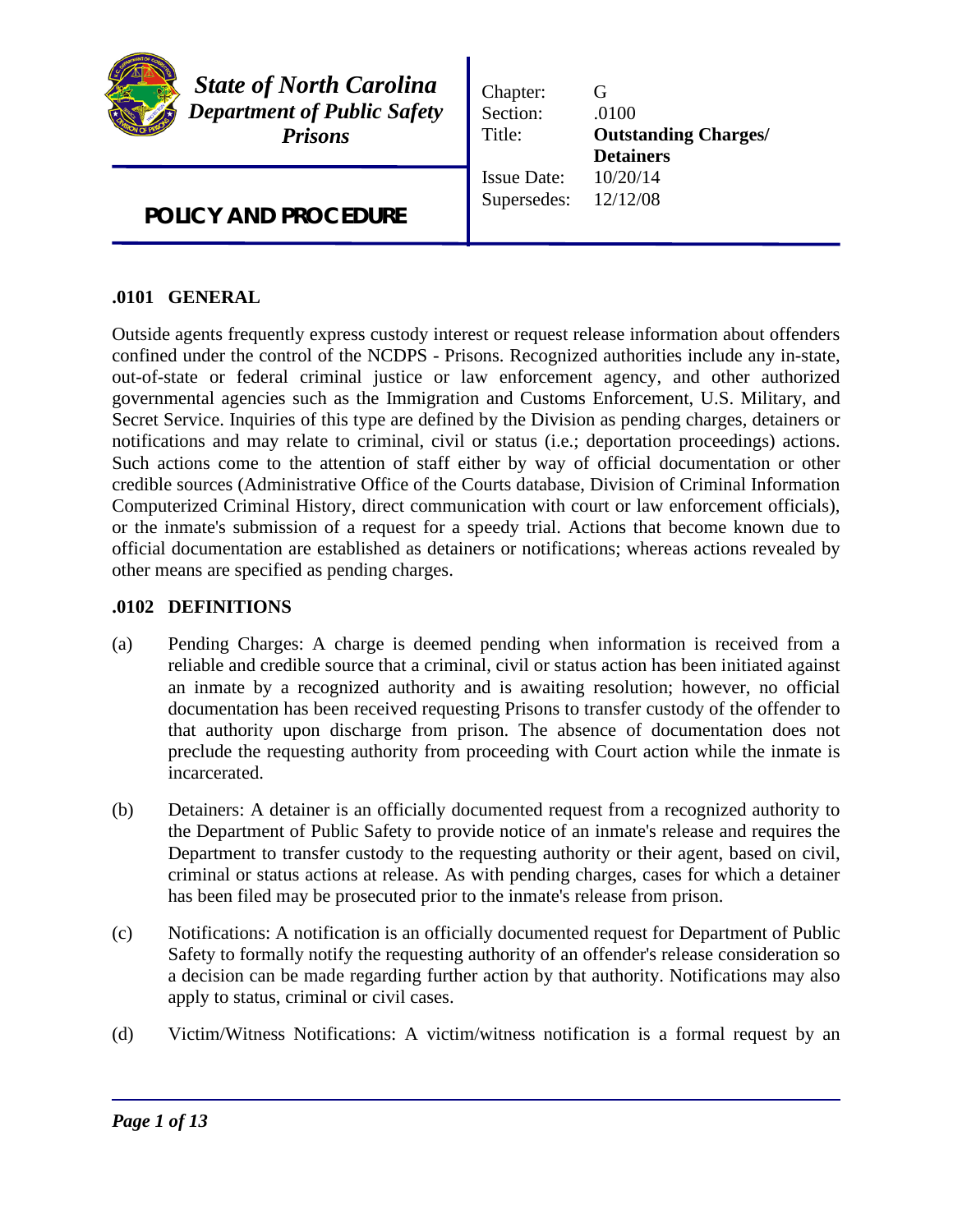associated victim or witness to be notified by Prisons of an inmate's promotion to minimum custody, imminent release date, escape from custody, or death in accordance with the Fair Treatment for Victims and Witnesses Act.

## **.0103 PROCESSING REQUIREMENTS**

#### (a) PENDING CHARGES:

- (1) Facility staff are responsible for verifying and entering pending charges into the automated inmate record system. When a facility receives information from a credible source suggesting the presence of an outstanding charge against an offender, staff will substantiate it with the appropriate Clerk of Court or District Attorney and will then view the Detainer screens (OR44 and OR45) to determine if the information has already been entered. If no entry is found for the specific charge, staff will immediately add the necessary information to the Detainers and Pending Charges (OR45) screen, using a type code of P (Pending Charge). The use of the type code of D (Detainer), in this instance, is strictly prohibited.
- (2) A District Attorney or Clerk of Court may send a written request, in the form of a Writ of Habeas Corpus ad Prosequendum or Prosecutor's letter, to Prisons for an inmate's presence in Court to answer a pending charge. Writs are processed by the Population Management Section of Prisons, MSC Box 4274, Raleigh, North Carolina 27699-4274, fax number (919) 733-0772, and should be forwarded to that section immediately if received at a facility. Population Management staff will enter the information on the Writ Scheduling Request (IP75) screen in the automated inmate record system. This will automatically update the Writ Listing (IP76) screen for each facility. Facility staff are responsible for viewing the IP76 screen daily and shall ensure inmates are transported to court. Transporting officers shall be provided a copy of the court's writ prior to departing the facility in case questions arise related to the court appearance.
- (3) If a law enforcement officer from the requesting county arrives at the facility to transport an inmate to trial, staff will require the officer to produce adequate credentials, including a copy of the Writ. Any questions regarding the authenticity of the request should be directed to the Clerk of Court or the District Attorney in the county in which the charge originates. The Population Management section may also be contacted for further assistance, if needed. Once the request has been verified, the facility will release the inmate to the local authorities for a period not to exceed sixty (60) days, in accordance with G. S. 15A-71. The Transfer of Custody form shall be provided to the receiving officers in an effort to provide details related to the inmate's prison adjustment. In the event the sixty (60) days period is exceeded, facility staff will contact the holding authority to verify the inmate's status and every sixty (60) days thereafter, if necessary, until the inmate is returned to the custody of the Division.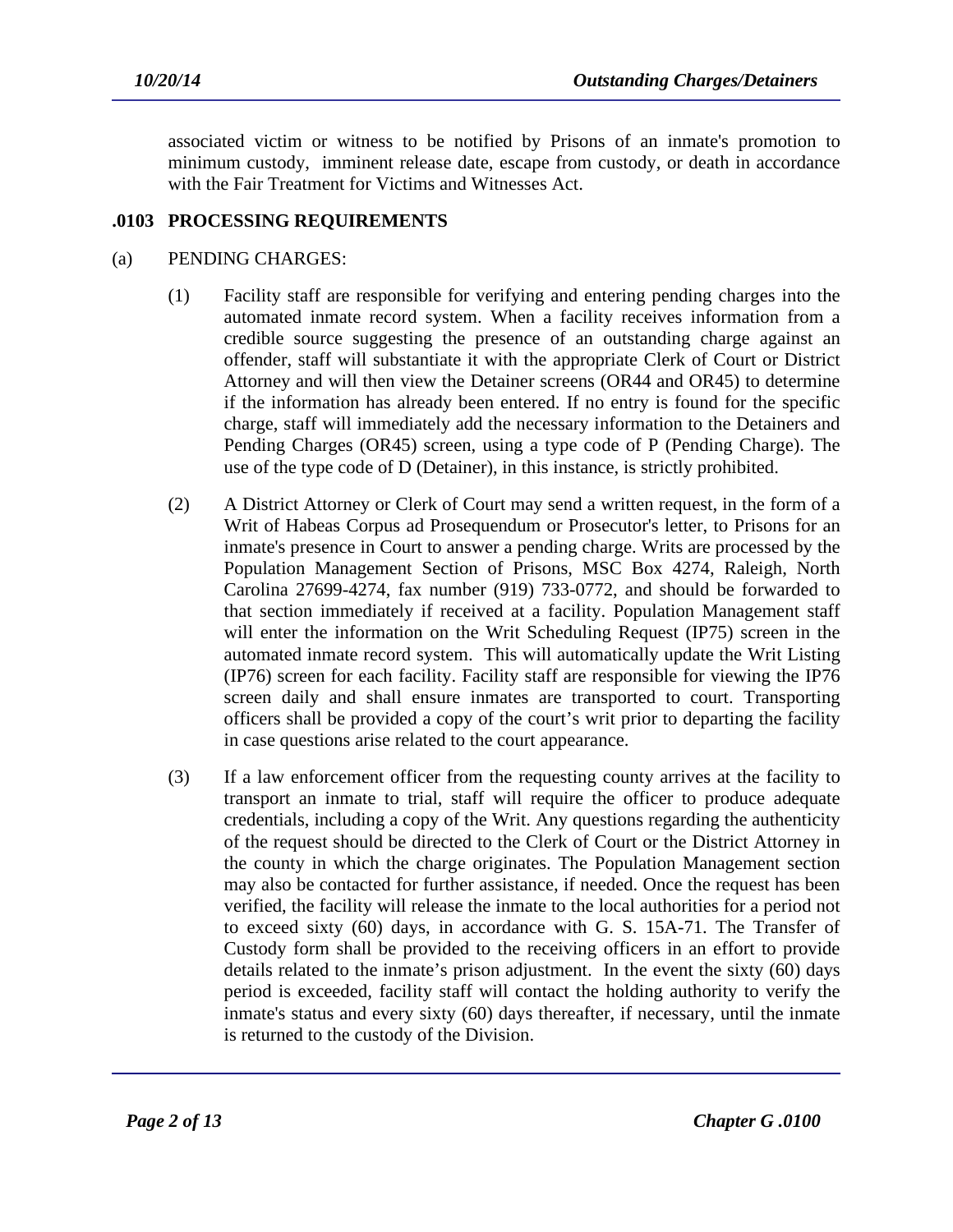- (4) Upon the inmate's return from the local authorities, facility staff will confirm the disposition of the charge on the Administrative Office of the Court's database or by direct contact with the Clerk of Court or District Attorney. If a disposition was made by the Court, facility staff will immediately update the OR45 screen to reflect the resolved status (code 7) of the pending charge. Comments explaining the disposition of the charge and the confirmation source must be entered first. Any additional commitments received will be recorded in the automated inmate record system on the OT21 screen (Inmate Sentence Structure) by facility staff. A copy of the commitment, along with completed fingerprints, will be sent to the Fingerprint Identification section, MSC Box 4276, Raleigh, North Carolina 27699-4276, Courier number 53-71-00, for identification confirmation, after which it will be forwarded to Combined Records for auditing. A copy of the commitment will also be placed in the inmate's unit/institution file.
- (b) DETAINERS:
	- (1) The Combined Records Section of the Department of Public Safety is responsible for the processing of all officially documented detainers; however, in the event a detainer is received at a facility, facility staff will immediately enter the record on the Detainers and Pending Charges (OR45) screen as an undocumented detainer, type code D (detainer), and then forward the documentation to Combined Records at MSC Box 4226, Raleigh, North Carolina 27699-4226. Upon receipt of a detainer, Combined Records will authenticate and enter or update, as appropriate, the record on the OR45 screen as a documented detainer. Only Combined Records can enter or update documented detainers in the automated inmate record system.
	- (2) Detainers filed by authorities within the state of North Carolina will be processed and maintained entirely by Combined Records. Out-of-state detainers will be entered and updated in the automated inmate record system by Combined Records, after which they will be forwarded to the office of the Interstate Agreement on Detainers Administrator, Department of Public Safety, MSC Box 4224, Raleigh, North Carolina 27699-4224 for further processing, per the Interstate Agreement on Detainers Act. Note: United States jurisdictions which are not a party to the Interstate Agreement on Detainers are Louisiana and Mississippi. Requests filed by these jurisdictions will be forwarded to the Governor's Office, via the Interstate Agreement Administrator, for necessary processing. Detainers filed by federal authorities will be acknowledged and entered and updated in the automated inmate record system by Combined Records. Any additional processing will be completed by the requesting federal agency.
	- (3) In-State Detainers: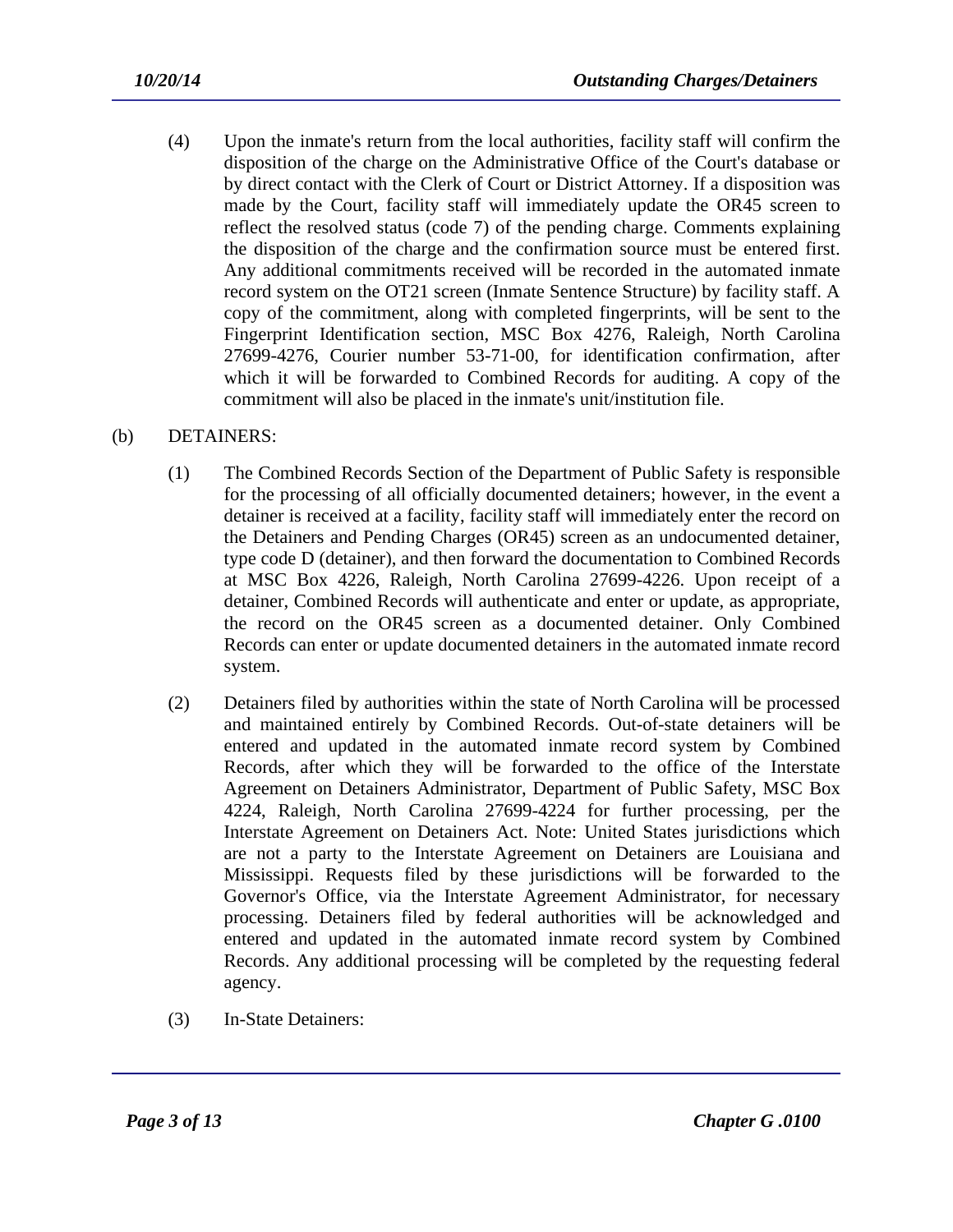- (A) Upon receipt of a detainer from a District Attorney/Clerk of Court within the state of North Carolina, Combined Records will determine if a list of the charges against the inmate has been included, and if not, will take necessary action to obtain that list. That office will then enter the detainer information in the automated inmate record system and acknowledge receipt of the detainer to the requesting authority on a Form DC-214A. Two (2) copies of the Acknowledgment (DC-214A) , along with two (2) copies of Form DC-215A (Certificate of Inmate Status) and three (3) copies of Form DC-215 (Notice to Inmate) will be sent to the facility housing the inmate to which the detainer refers. Facility staff will provide the inmate with copies of those forms, as well as thoroughly inform and advise the inmate in accordance with G.S. 15A-711, that 1) he/she has the right to request the appropriate prosecuting official of the jurisdiction where the charges are pending to proceed against him/her; 2) if they do proceed, that he/she will be brought to trial within six (6) months unless other provisions are made or a continuance is granted; 3) if the prosecutor does not proceed within the six (6) months, the detainer will be withdrawn; and 4) if he/she does not request a speedy trial, the prosecutor may make a written request for his/her presence to stand trial for charges pending against him/her and that he/she will be released to local authorities for a period not to exceed sixty (60) days.
- (B) Should the inmate decide to initiate the process of obtaining a resolution to pending charges, he/she will be instructed by facility staff to make a written request for a speedy trial directly to the Clerk of Court in the county where the charges are pending. The request, along with a copy of Forms DC-215 and DC-215A, will be sent by registered mail. The date the request is mailed and the registered mail identification number will be recorded on the bottom of the remaining two copies of Form DC-215. Facility staff will return one (1) of those copies to Combined Records. The other copy will be filed in the inmate's unit/institution jacket.
- (C) If the prosecutor does not proceed against the inmate within six (6) months of the date of the inmate's request, Combined Records will send Form DC-215C to the appropriate Clerk of Court/District Attorney advising them that the detainer is being returned and cannot be re-filed, pursuant to G. S. 15A-711(c). Combined Records will subsequently withdraw the detainer from the inmate's record by updating the status code on the OR45 screen.
- (D) In those cases where a detainer has been filed, but the prosecutor subsequently decides not to proceed against the inmate, the prosecutor may officially request that the detainer be canceled and returned. Combined Records will update the OR45 screen in the automated inmate record system to reflect the appropriate status code and return the detainer,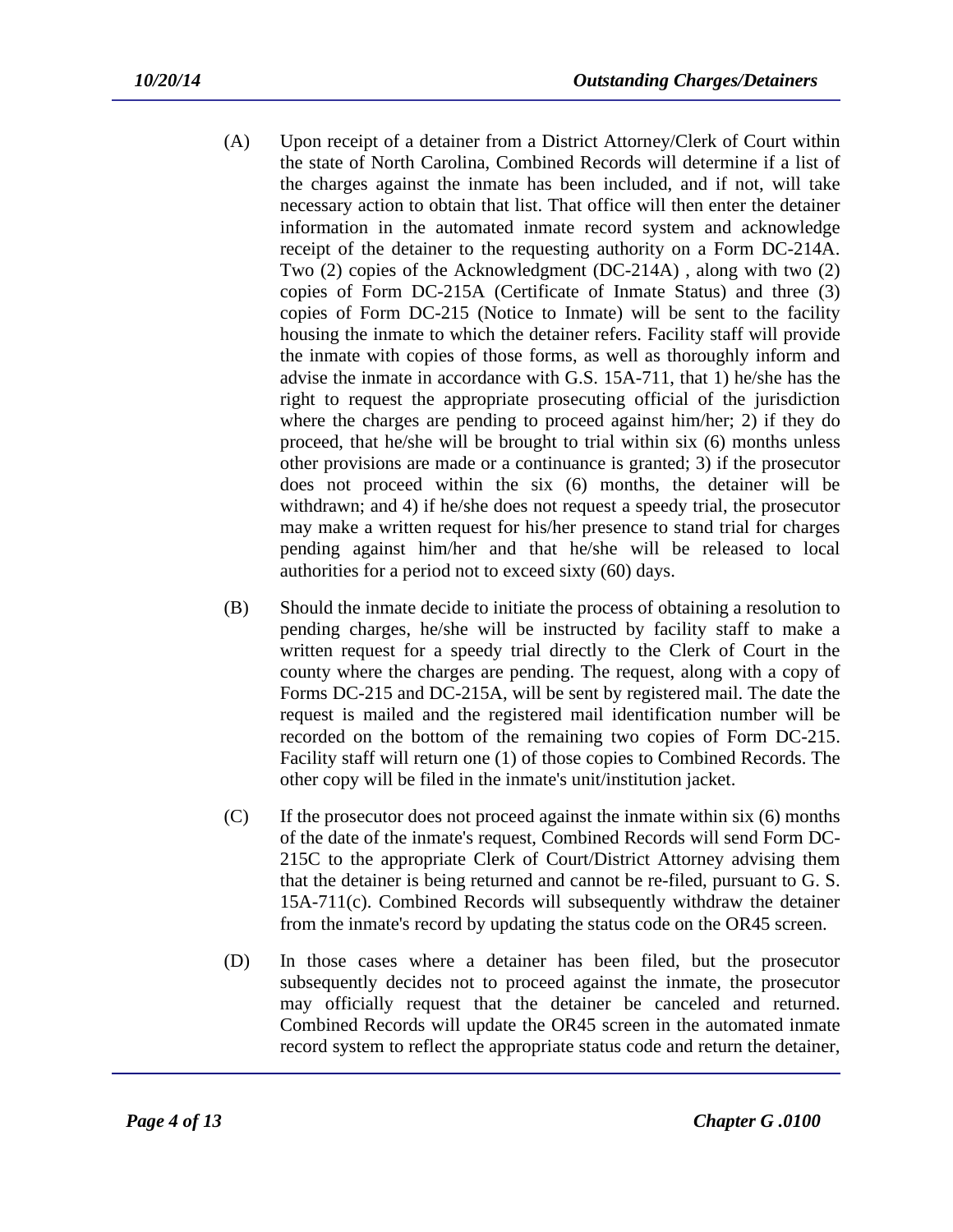along with Form DC-215-B (Cancellation Letter) to the requesting official.

- (E) Where the prosecutor does proceed against the inmate, either of his/her own volition or in response to an inmate's request for a speedy trial, he/she will follow the same procedures as those established for pending charges, with regards to Writ requests and temporary Court releases. (See 2 and 3 under .0102 (A) Pending Charges).
- (F) As with pending charges, facility staff will confirm the Court action upon the inmate's return, process any additional sentences, if received, on the OT21 screen, and forward a copy of the new commitment, along with fingerprints, to Combined Records, via the Identification Branch. OR45 screen status updates; however, will be done by Combined Records. In the event a new sentence was not imposed by the Court, the prosecutor will notify Combined Records in writing of the Court disposition.
- (4) Out-of-State Detainers:
	- (A) When a detainer is filed by an out-of-state authority, it will initially be sent to Combined Records for acknowledgment and entry into the automated inmate record system on the OR45 screen, after which it will be forwarded to the Interstate Agreement on Detainers Administrator for further processing. A copy of the acknowledgment (DC-214) and a Form 1 (Notice of Indictment, Information on Complaint and Right to Request Disposition) will be sent to the inmate and the facility informing them of the detainer. Facility staff will advise the inmate of his/her right to request a speedy trial and of the prosecutor's right to proceed against him/her as specified in Form 1.
	- (B) Prosecutor's Request:
		- (i) Where the prosecutor initiates a request for trial, he/she will submit a Form 5 (Request for Temporary Custody) to the Interstate Agreement on Detainer Administrator, in accordance with the Interstate Agreement on Detainers. The Administrator will forward a copy of that form to the inmate, accompanied by a Form 5-A (Prisoner Option of Rights and Advisory Form), advising the inmate of his/her right to contest his/her return to the requesting state in a hearing before a Judge or by petition to the Governor. The inmate will indicate by witnessed signature on Form 5-A, his/her intention to request or waive a hearing to determine if the requesting state or jurisdiction has presented the proper papers and correctly identified the accused, and return it to the Administrator.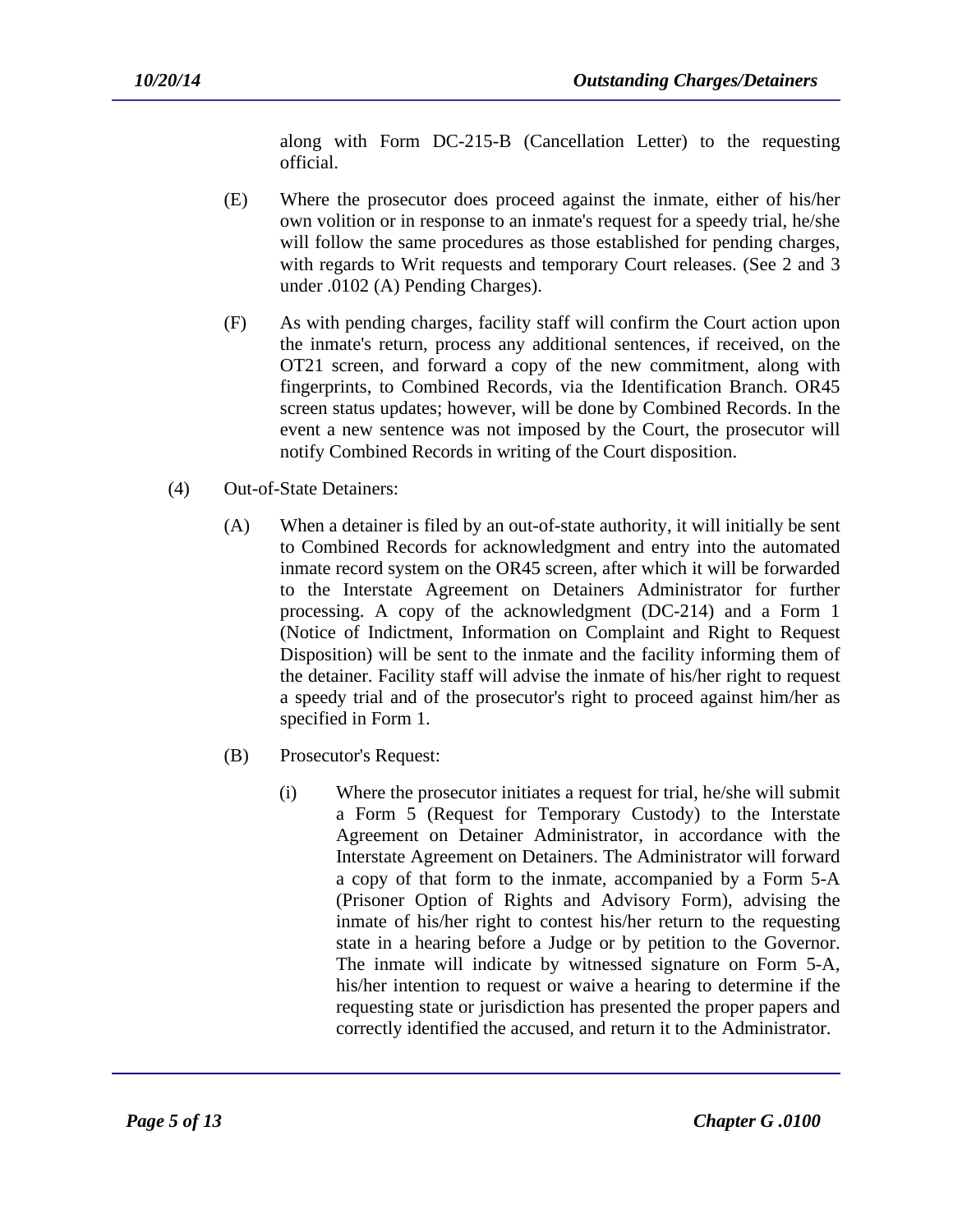- (ii) In the interim, the Administrator will determine if a detainer is already on file in the automated inmate record system or if one accompanied the request form. If the detainer is not on file or if one was not attached to the request, the Interstate Agreement Administrator will ask the out-of-state prosecutor to file under the Interstate Agreement on Detainers. If the detainer is on file or is received with the request, the Administrator will prepare a Form 3 (Certificate of Inmate Status) and send it to the prosecuting attorney. In the event detainers are on file from other jurisdictions within the same state, copies of Form 3 will also be sent to them, along with a cover letter requesting an immediate reply regarding their intentions. Concurrently, the Administrator will notify the Governor of North Carolina in writing of the out-of-state request for temporary custody of the inmate. If the Governor disapproves the request, the requesting authority will be contacted and actions under the agreement will terminate.
- (iii) If the out-of-state prosecutor does not respond within thirty (30) days of receipt of Form 3, and if the Governor has not disapproved the request during this period (signifying tacit approval), the Interstate Administrator will send signed copies of Form 4 (Offer to Deliver Temporary Custody) to the out-of-state prosecutor, the other officials in the same state who received a copy of Form 3, and the inmate. The prosecutor will also receive a copy of Form 5- A, indicating the inmate's decision to waive or request a hearing to contest his/her return to that state/jurisdiction.
- (iv) If the inmate exercises his/her right to a hearing, the Interstate Agreement Administrator will send copies of Form 5, Form 5-A and the warrant/detainer, as well as necessary inmate identification data, to the Court official of the county in which the inmate is confined. That official is responsible for scheduling a hearing before the Court, preparing the Judge's Order, pursuant to the Interstate Agreement on Detainers, and returning said Order to the Interstate Agreement Administrator.
- (v) In the event the out-of-state prosecutor does not respond within sixty (60) days after Form 4 is forwarded, the Interstate Administrator will remind the prosecuting official in writing of the one hundred and eighty (180) day limitation under the uniform agreement.
- (C) Inmate's Request: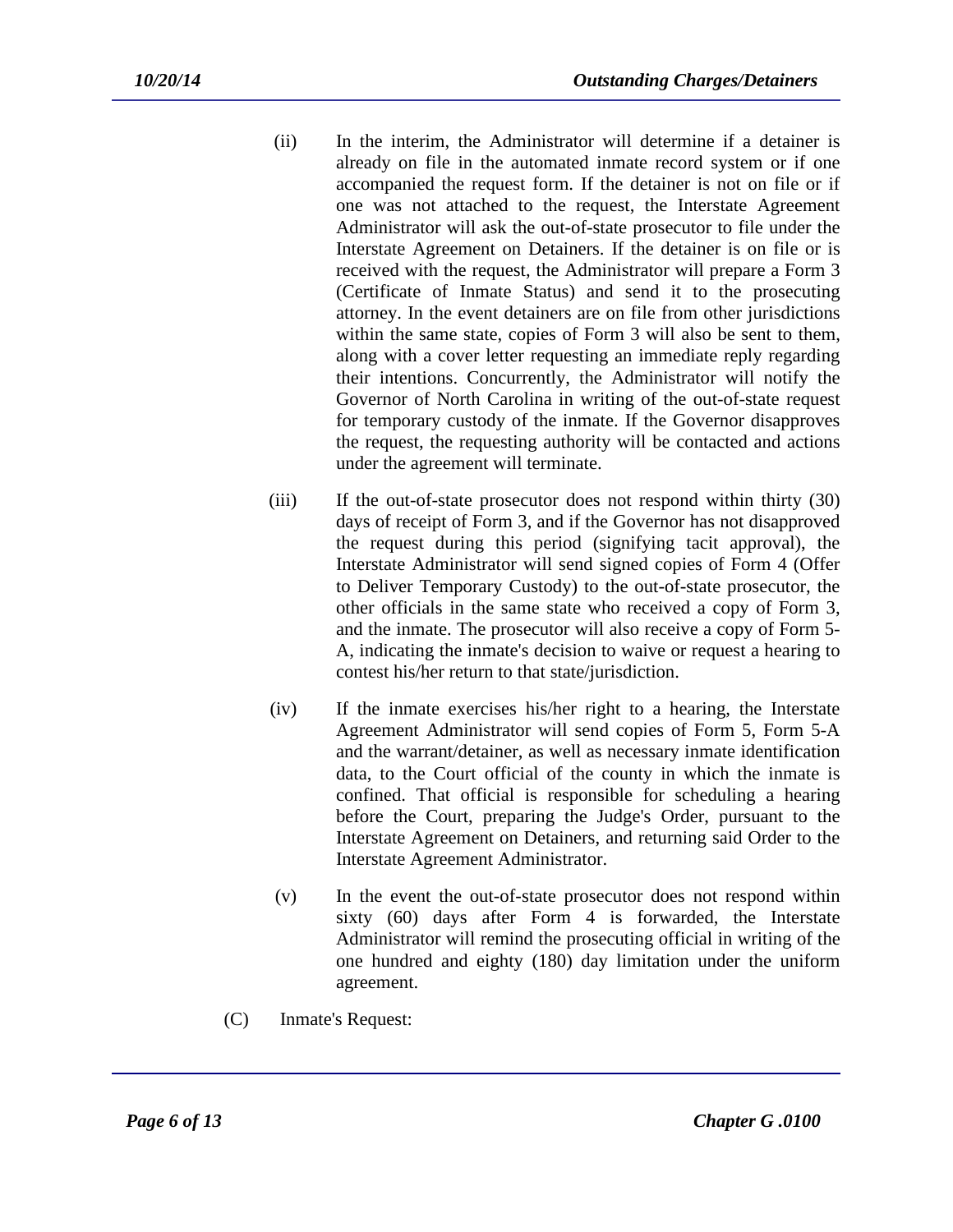- (i) The inmate may petition for final disposition of an outstanding charge by submitting a written request to the Interstate Agreement on Detainers Administrator for a speedy trial. Upon receipt of that request, the Interstate Agreement Administrator will verify that a detainer is on file in the automated inmate record system. If the detainer has not been recorded, the Interstate Administrator will advise the inmate in writing to file a written request to the appropriate jurisdictional authority, petitioning the out-of-state prosecutor to proceed, pursuant to G. S. 15A-761.
- (ii) If a detainer is on file, the Interstate Agreement Administrator will prepare Form 2 (Inmate's Notice of Place of Imprisonment and Request for Disposition of Indictments, Information or Complaints) and Form 4 (Offer to Deliver Temporary Custody) and send them to the inmate in question, along with a cover letter, instructing him/her to carefully read both forms, indicate his/her choice of counsel or make a request of the Court to appoint counsel, sign and return for further processing.
- (iii) Upon receipt of the signed copies of Forms 2 and 4 from the inmate, the Interstate Administrator will prepare Form 3 (Certificate of Inmate Status) and forward signed copies of all three (3) forms, with a cover letter, to the Prosecuting Attorney, the Clerk of Court, the Agreement Administrator on Detainers for the other state, and the inmate. Correspondence to the Prosecuting Attorney and the Clerk of Court will be sent by certified mail.
- (iv) Should there be more than one detainer on file against the inmate from other jurisdictions within the same state, the Interstate Administrator will send officials from those jurisdictions signed carbon copies of Form 2, 3 and 4, so the inmate can be tried on all charges pending against him/her. Those officials will submit a Form 8 (Prosecutor's Acceptance of Temporary Custody Offered in Connection with Another Prosecutor's Request for Disposition of a Detainer) to the Interstate Agreement Administrator who will assist in making necessary arrangements for the inmate's presence at trial.
- (v) If the Interstate Agreement Administrator does not get a response from the out-of-state authorities regarding their intentions to proceed after ninety (90) days from the date of receipt of Forms 2,3 and 4, that office will send a follow-up letter, reminding them of the one hundred eighty (180) day limitation.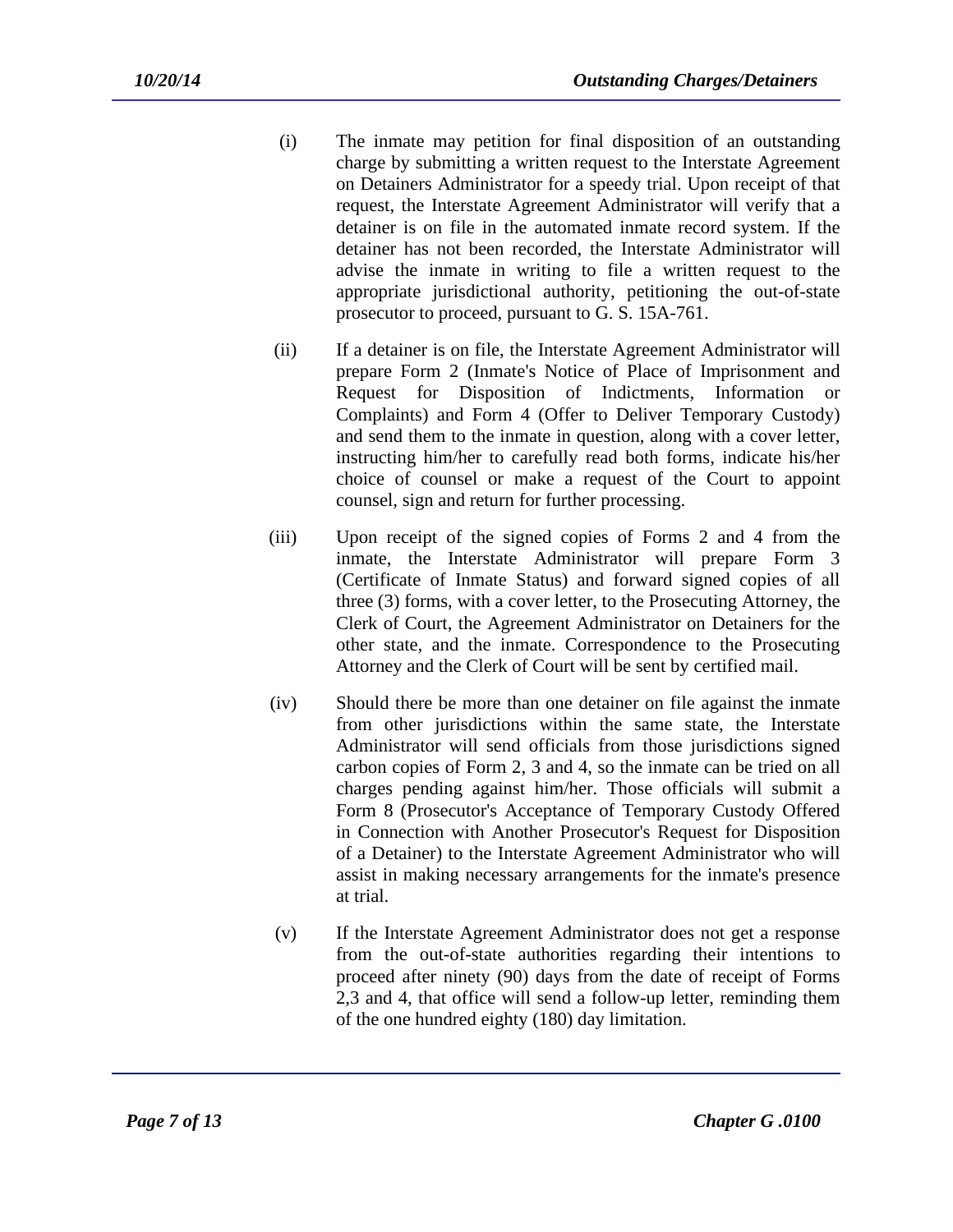- (vi) In either case, if no reply is received within one-hundred eighty (180) days, the out-of-state authorities will be requested to withdraw their detainer in accordance with the Interstate Agreement. Because a continuance may have been granted without notifying the Interstate Administrator, no additional communication will be sent which could prevent further action on their part.
- (vii) Where the prosecutor does reply, he/she will forward Form 7 (Prosecutor's Acceptance of Temporary Custody Offered in Connection with a Prisoner's Request for Disposition of a Detainer) and Form 6 (Evidence of Agent's Authority to Act for Receiving State) to the Interstate Agreement Administrator. If these forms are received at the facility where the inmate is housed, they will be forwarded immediately to the Interstate Administrator who will then effect the necessary action to transfer temporary custody of the inmate to the out-of-state authorities.
- (viii) When the Law Enforcement Agent assigned by the out-of-state authority to transport the inmate arrives at the facility, staff will inspect and verify his/her credentials, including his/her copy of Form 6, prior to transferring custody of the inmate. Additional verification, if necessary, may be obtained by contacting the Office of the Interstate Agreement on Detainers. All costs of transportation, caring for, keeping and returning the inmate are to be paid by the demanding state. Prisons is not authorized or required to transport inmates to or from trial in other states. The Transfer of Custody form shall be provided to the receiving officers in an effort to provide details related to the inmate's prison adjustment.
	- (ix) After the inmate has been tried, the out-of-state prosecutor will prepare Form 9 (Prosecutor's Report on Disposition of Charges) and send it to the Interstate Compact Administrator. A copy of that form will be sent to Combined Records, the OR45 screen will be updated in the automated inmate record system based on the information provided, and a copy will be placed in the inmate's field jacket at the unit/institution. The Form 9 serves as notice that the inmate is to be released to the out-of-state authorities upon completion of his North Carolina sentence, provided another sentence has been imposed.
- (D) REQUEST FOR AN INMATE AS A WITNESS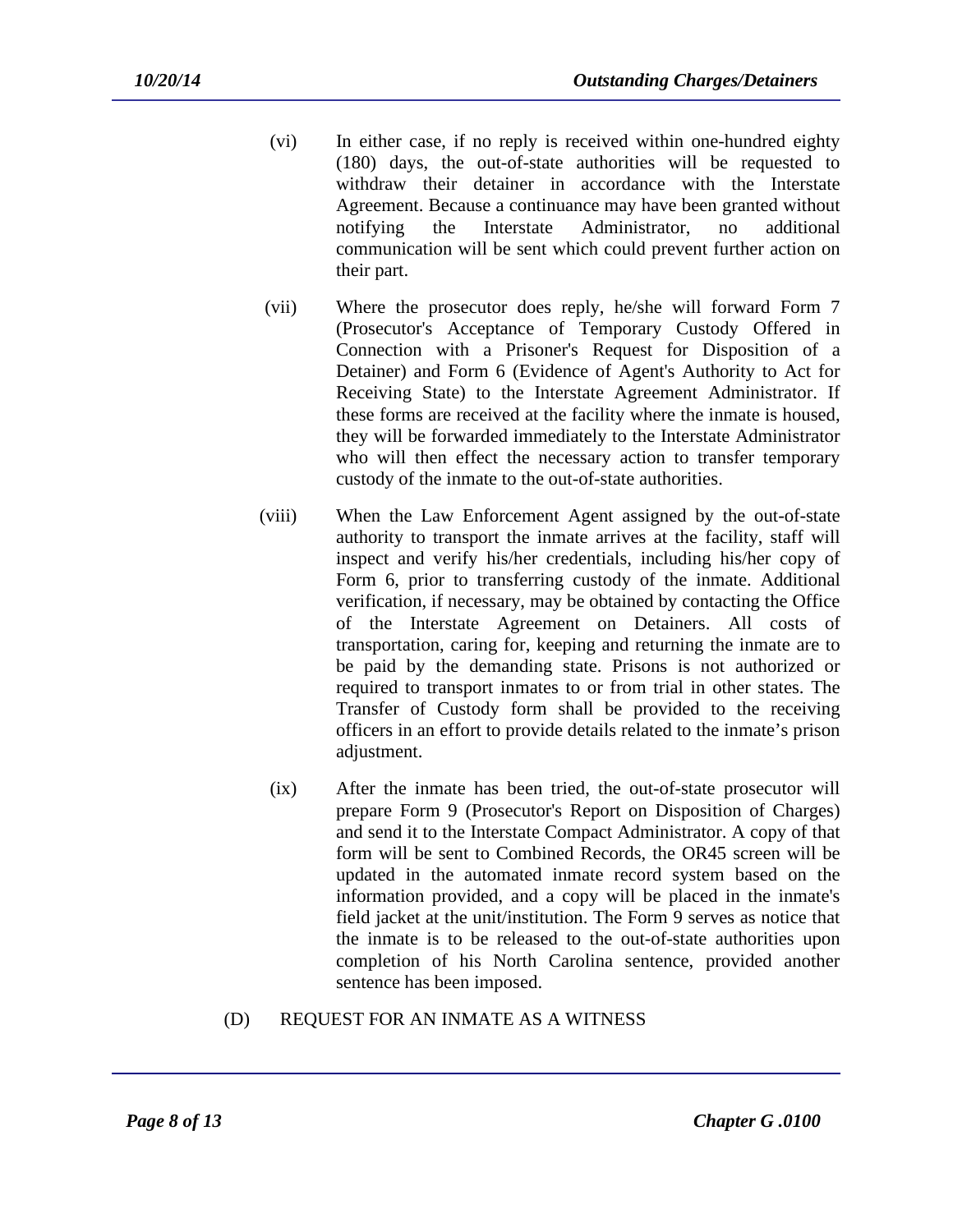- (i) The requesting out of state jurisdiction shall provide under seal of that court that there is a criminal prosecution pending in that state or a grand jury investigation has commenced and an inmate under the control of the Department of Public Safety is a material witness in the prosecution or investigation for a specific number of days. This petition is presented to a superior court judge in the county where the inmate is confined. The superior court judge will then set a date and time for a hearing and order the person having custody of the inmate to produce him/her at the hearing.
- (ii) At this hearing, the judge will determine if the inmate is a material and necessary witness in the requesting state. An order will then be issued for the inmate to appear in the court where the prosecution or investigation is pending, under terms and conditions as established by the judge, including provisions for the return of the inmate at the conclusion of his/her testimony, proper safeguards for his/her custody, and proper financial reimbursement or other payment for all expenses incurred in the production and return of the inmate.
- (iii) The inmate shall be released to the representatives of the petitioning jurisdiction upon presentation of valid identification.
- (iv) Appropriate OPUS files will be updated to reflect the inmate as out to court in the petitioning jurisdiction.
- (v) If the inmate has not been returned to custody by the date established by the superior court judge, then facility staff shall contact the receiving jurisdiction regarding his/her status.
- (c) NOTIFICATIONS:
	- (1) Any written requests for notification of an inmate's release date from a recognized authority will be forwarded to Combined Records for authentication and entry in the automated inmate record system on the OR45 screen as type N. As with detainers, receipt of the request will be confirmed in writing to the requesting authority by Combined Records. In the event a pending criminal charge is determined to be associated with a notification, facility staff will also enter the record as a pending charge for classification purposes.
	- (2) In those cases where a victim/witness formally requests to be notified of an inmate's release, either individually or through the prosecuting attorney, record entries will be documented on the OR92 (Victim/Witness Notification) screen by Combined Records. That section will acknowledge the request in writing and send copies to the victim, the prosecuting attorney, if necessary, and the facility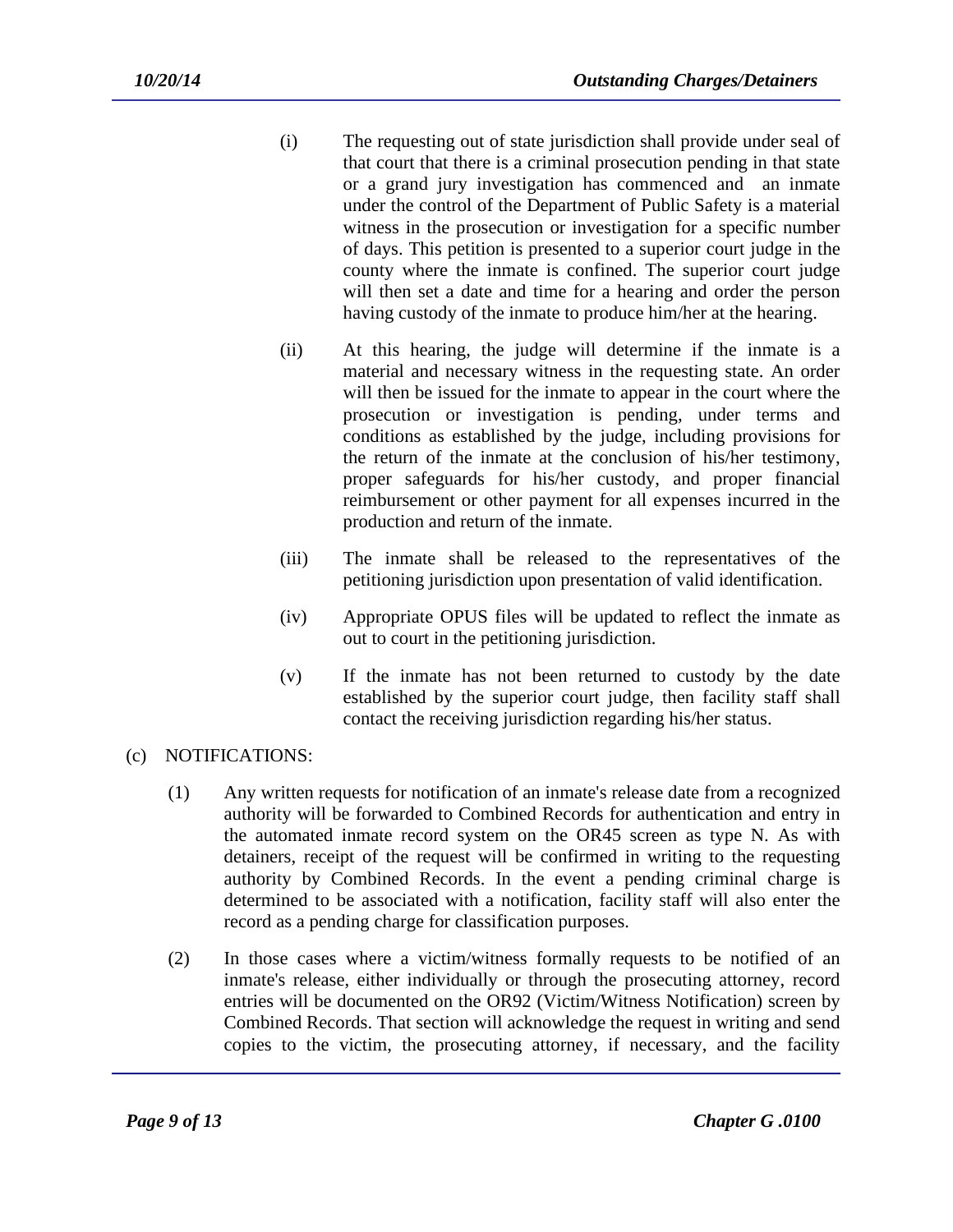housing the inmate in question. It is the responsibility of the victim/witness to advise Combined Records of any address and/or telephone number changes.

(These procedures are to be followed until such time as they may be superseded by another automated record system for victims/witnesses).

## **.0104 RECLASSIFICATION OF INMATES WITH PENDING CHARGES/DETAINERS**

- (a) Upon determination that a serious pending felony charge or detainer, generally defined as those felonies involving sexual assault, threat to human life or unprovoked physical violence, exists or has been filed against an inmate, facility staff will generate a reclassification action for a custody review and, if necessary, job/program removals, after ensuring that the information has been properly recorded on the OR45 screen. Entry of this information will automatically update the Inmate Custody Classification Case Factor screen to reflect the suggested classification. In cases where the seriousness of a criminal or status detainer, as in out-of-state or Federal actions, cannot be readily determined, it will be accorded the maximum number of case factor points.
- (b) Each time an inmate has a custody evaluation, facility staff will verify any and all pending charges/detainers recorded on the Detainers and Pending Charges screen (OR45) with the appropriate Clerk of Court or District Attorney, prior to completion of the classification action. If the charges have been resolved, facility staff will update the OR45 screen to reflect the new status, provided the charges have been entered as pending or undocumented. Note that comments explaining the disposition of the charges and the confirmation source must be entered before updates can occur. In the case of documented detainers that have been resolved, Combined Records will update the status code, upon receipt of written notification from the appropriate Clerk of Court/District Attorney. Entries of this type will update the Inmate Custody Classification Case Factor screen, accordingly.
- (c) In the case of a felon who, because of a serious pending felony charge/detainer, case factors at a more secure custody grade than his/her current assignment, facility staff will make a recommendation for demotion or retention in custody based on an objective analysis of all pertinent factors. Further investigation of a serious detainer, to determine the basis of the charge and the prosecuting official's intention to proceed, may be initiated by facility staff prior to making a recommendation. If a hearing by a classification committee is required, the accused inmate will be notified by facility staff at least twentyfour (24) hours in advance of the hearing, by way of Form DC-123. The notice will specify the nature of the charge so the inmate may speak in his/her own behalf. Final custody action decisions will be made in accordance with Departmental classification request and review procedures. (See policy on Classification).
- (d) Misdemeanants with serious pending felony charges/detainers will be considered for retention in level I and assignment to appropriate control housing. As with felons, if required, the accused inmate is entitled to notice and an opportunity to be heard by the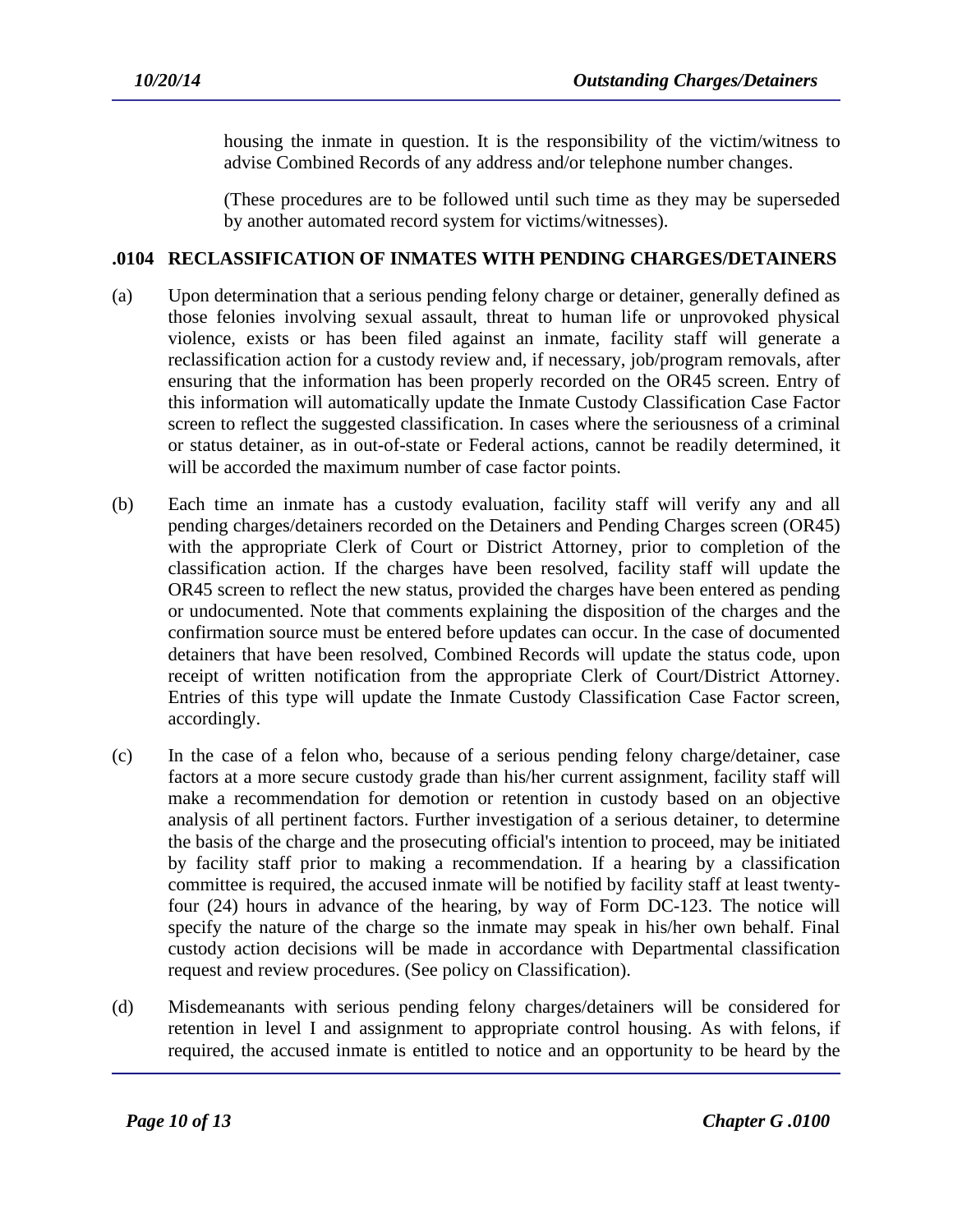Director's Classification Committee prior to control housing placement.

(e) In any case in which a detainer is based on serious charges and the inmate's presence at the unit/institution constitutes a threat to order and security, the inmate may be placed on Administrative Segregation pending a hearing and transfer to a more secure facility. (See policy on Administrative Segregation).

### **.0105 RELEASE PROCEDURES**

- (a) Where a detainer has been filed, Combined Records will send three (3) copies of Form DC-216 (Notice of Release) to the authority due to receive custody of the inmate by detainer, at least thirty (30) days in advance of the inmate's release date, or immediately if the release date is less than thirty (30) days away. Two (2) of the three (3) copies will be returned to Combined Records with appropriate entries regarding that authority's intent to accept the inmate into custody upon his/her release. One (1) of the two (2) copies returned will be sent to the facility housing the inmate in question. Facility staff can also obtain information about scheduled detainer releases in a selected time period by viewing the OR46 screen in the automated inmate record system. The same release notice procedures apply in those cases in which the one-hundred eighty (180) days time limitation has elapsed. Any correspondence sent or received on a particular inmate regarding detainers can be accessed by the facility on the OR47 screen.
- (b) Upon proper credential verification by facility staff, the inmate will be released to the Law Enforcement Agent authorized to take him/her into custody. If the Law Enforcement Agent does not arrive to take the inmate into custody by 4:00 p.m. on the date his/her sentence expires, facility staff will make arrangements for the inmate to be released to the local sheriff's office to await arrival of the requesting authority. In the event the local sheriff's department is unable to take the inmate into custody, facility staff will contact sheriff's departments from surrounding counties to accept custody, provided the authority who issued the detainer agrees. If an agreement cannot be reached, facility staff will advise the issuing authority of the Division's obligation to release the inmate.
- (c) If two (2) or more detainers are on file, the authority having the earliest dated detainer will have first choice; however, in-state detainers will be given priority over out-of-state detainers. Regardless of when the detainers are filed, staff should ensure all other detainers and pending charges have been disposed of prior to releasing any inmate with an Immigration and Customs Enforcement (ICE) detainer on file since the inmate will likely be deported and unavailable for prosecution. The agency cited as having the detainer or pending charges should be contacted as outlined in the policy and advised of the upcoming release date and the deportation detainer. Should the jurisdiction opt to not pursue the criminal charge, staff should request withdrawal of the detainer. In those instances where a detainer has not been issued, but a pending charge exists, staff should request written verification that the inmate is no longer needed in that jurisdiction. The OR44/45 screen should be updated to reflect the information provided by the courts to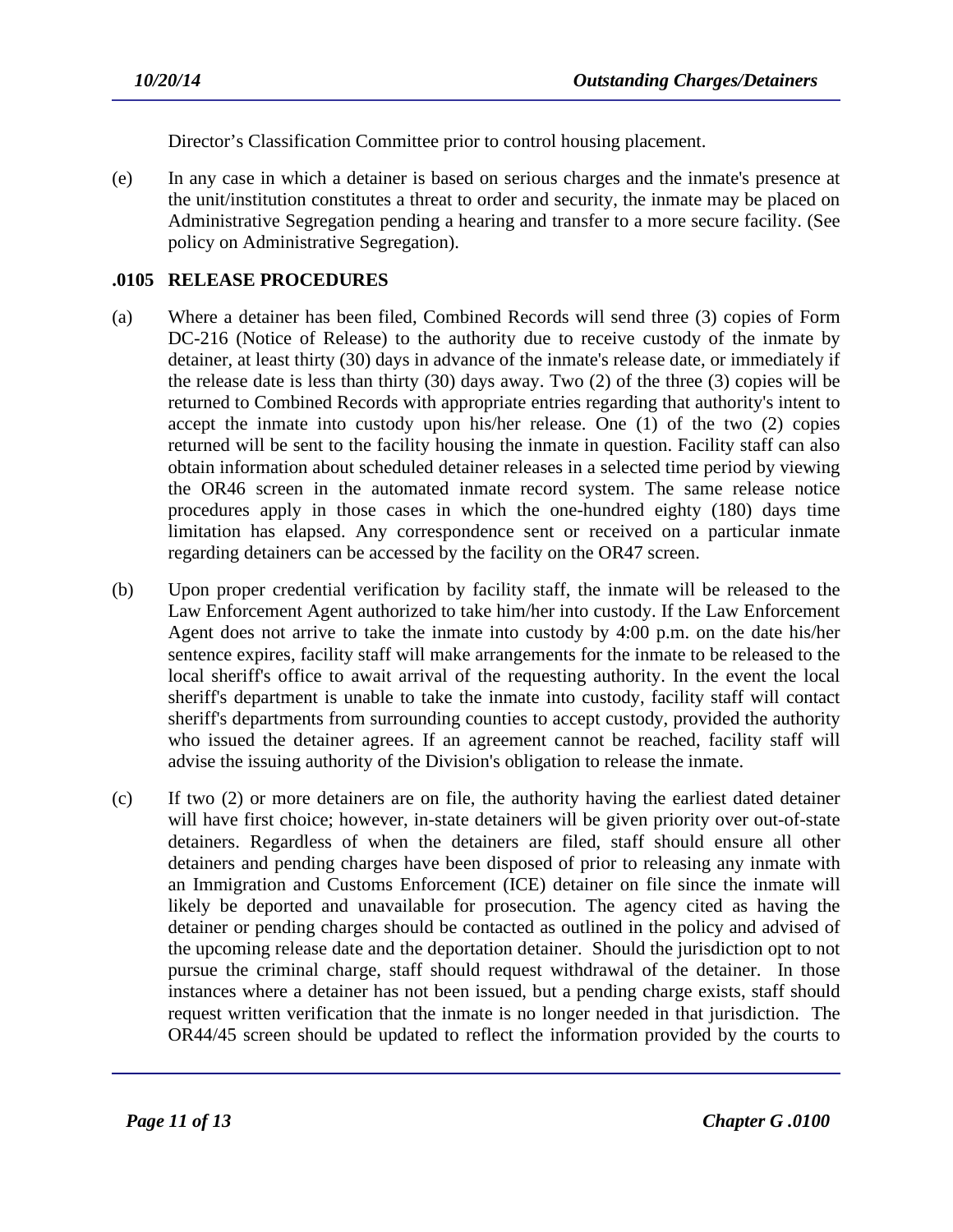include comments on the F11 screen. Combined Records will send Form DC-217 notifying the other authorities of the inmate's status.

- (d) To satisfy an out-of-state detainer, the inmate is given the option of signing a waiver of extradition. If he/she signs the waiver, Combined Records will so inform the out-of-state authority and necessary arrangements will be made to transfer custody of the inmate. In the event the inmate refuses to waive extradition, Combined Records will notify the outof-state authority who will then decide whether or not to enter into extradition proceedings. If these proceedings are not completed by the inmate's release date, Combined Records will inform facility staff who will assist the out-of-state authority in making arrangements for the inmate to be temporarily detained by the local or a nearby county sheriff's department.
- (e) If any two (2) in-state jurisdictions insist on obtaining the inmate for trial at the time of his/her release, the matter will be resolved by the Superior Court Judge having authority to act in criminal cases in the district in which the inmate is confined.
- (f) In cases where a prosecuting authority has not filed a detainer but has requested notification of an inmate's release date by official documentation, Combined Records will inform the requesting authority of the inmate's release date, thirty (30) days in advance, by way of Form DC-216. Subsequent to that notice, the prosecutor may initiate appropriate action to take custody of the inmate at the time of his release.
- (g) If the OR45 screen reflects unresolved pending charges at the time of the inmate's release, facility staff should contact authorities in the jurisdiction in which the charges originate, to advise them of the scheduled release. As in the case of notifications, this will allow the authorities to take further action, if desired.
- (h) Where a victim or witness has made a formal request to Prisons to be notified of an inmate's release from custody, Combined Records will send a written notice to the victim and the prosecuting attorney, if requested, approximately thirty (30) days in advance of the inmate's scheduled discharge date. A list of inmates who have a victim/witness attached to their present sentence and are scheduled for release in a selected time period, is available on the OR95 screen of the automated inmate record system. This screen also shows if the victim/witness letter has been sent. If the release date changes subsequent to the notice or if the inmate escapes, it is the responsibility of the facility head or his/her designee to notify the victims and any requesting authorities. (These procedures are to be followed until such time as they may be superseded by another automated record system for victims/witnesses).

## **.0106 EXCEPTIONAL CASE CONSIDERATIONS**

Exceptions to these procedures may be made by the Director of Prisons or other authority as designated by that Office.